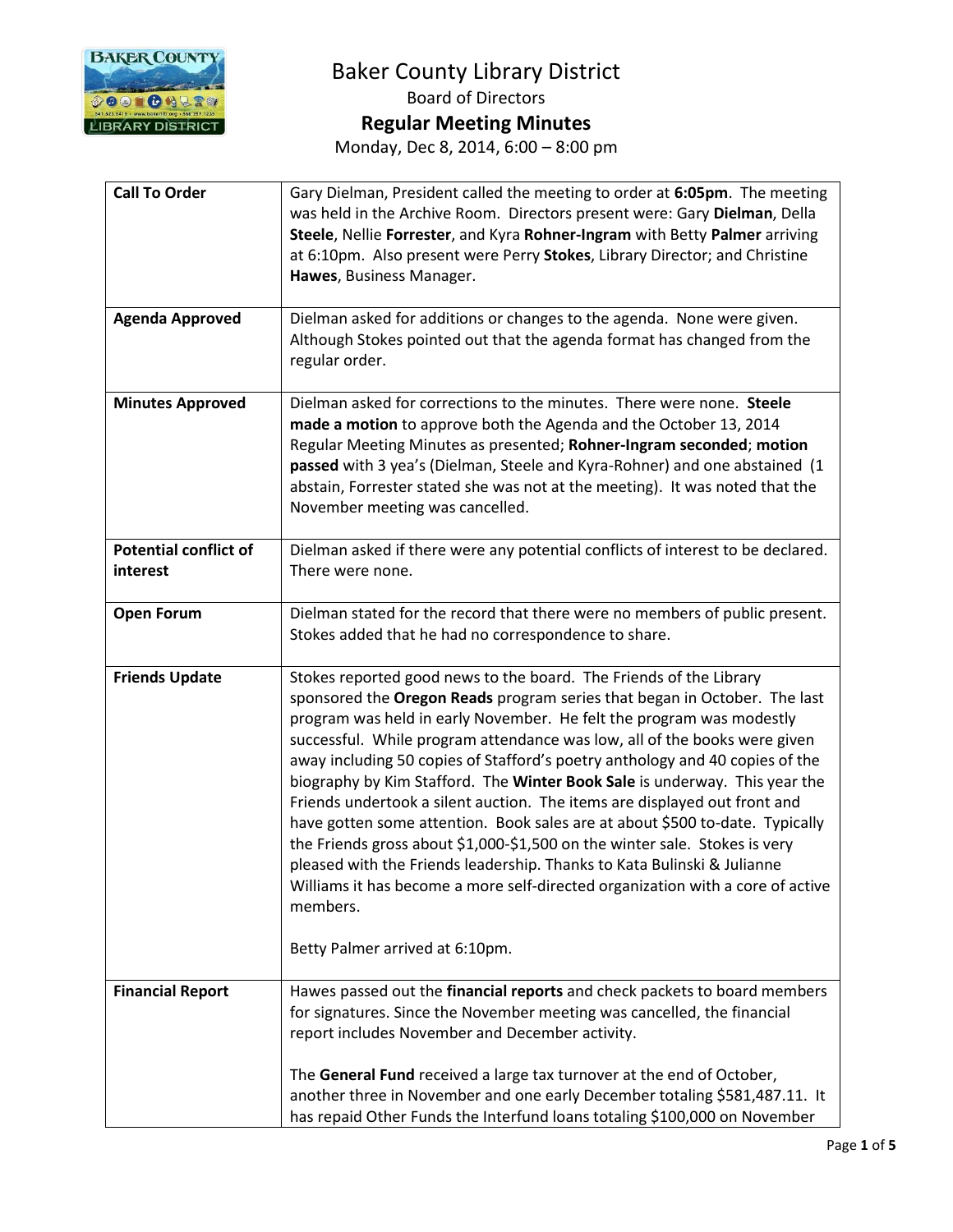

24. Revenue includes a bill to the Oregon Trail Library of \$1314.13 for Computer Technician services. A total of 45 checks are being presented for signatures. Hawes thanked Dielman for coming in to sign checks for the November bills so they went out as usual. One large irregular check of \$48,592.65 was written in November to move LSTA grant funds, which the State deposited into the General Fund, to the Sage Fund where it belongs. Another irregular check of \$1,300 was written to Diana Pearson to correct a payroll deduction. Pearson made a change in her Oregon Savings Growth Plan contribution amount; this check refunded her the amount of that change for the December 1 payroll. In **Personal Services**, the PERS line percentage is low due to the December PERS being posted this week and will, therefore, be paid on their next billing cycle, December 27. The Oregon SUTA line is also low, but will catch up when the fourth quarter payroll taxes are paid in January. In total, personal services is slightly under budget at 45% of budget. Notable checks in the book budget include Ingram \$6,879.77 for December and \$1,895.77 for November (the major purchases being books), EBSCO Novelist subscription \$1,436, Grey House Weiss Rating subscription \$440.05 and a new Gale encyclopedia subscription \$2,500. The full Sage membership fee of \$10,500 was paid in November. Scott's Heating of \$189 was for a repair to the Haines Branch having reported a gas smell in October. Comprise Smart Access software annual license of \$3,169 was paid in November as well as the SDAO annual membership fee of \$695.53. In Utilities, Ed Staub delivered fuel to Halfway in November totaling \$360 and Haines in December totaling \$337.50. Utilities are below budget at this point at 37.5% spent mostly due to the fact that the Baker Library electric bill (anticipated around \$1,800) comes late in the month. And finally, the Library District made its first debt service payment of \$1,000 to the City of Baker City on the LID Utility debt. The payments are billed in November and May. **Other Funds**, again, was paid back for its operating loans to the General Fund totaling \$100,000. It also received a \$100 payment from Phillip Charette (balance owing of \$400), Amazon book sales revenues of \$319.17 in November, and a donation to Literacy from the Daughters of the American Revolution. There were a few small checks written in November for Amazon postage expense and commissions. The **Sage Fund** received its first grant reimbursement for courier services totaling \$48,592.65 and received the final Sage Account turnover from EOU of \$7117.96. 15 checks totaling \$10,603.84 were issued at tonight's meeting. Checks were signed and approved. There was discussion on charging the Sage Fund an administrative fee. The fee was suggested at 1.4% of the budget which is \$5,700. Originally, the Library District's annual membership for Sage was to be reduced by half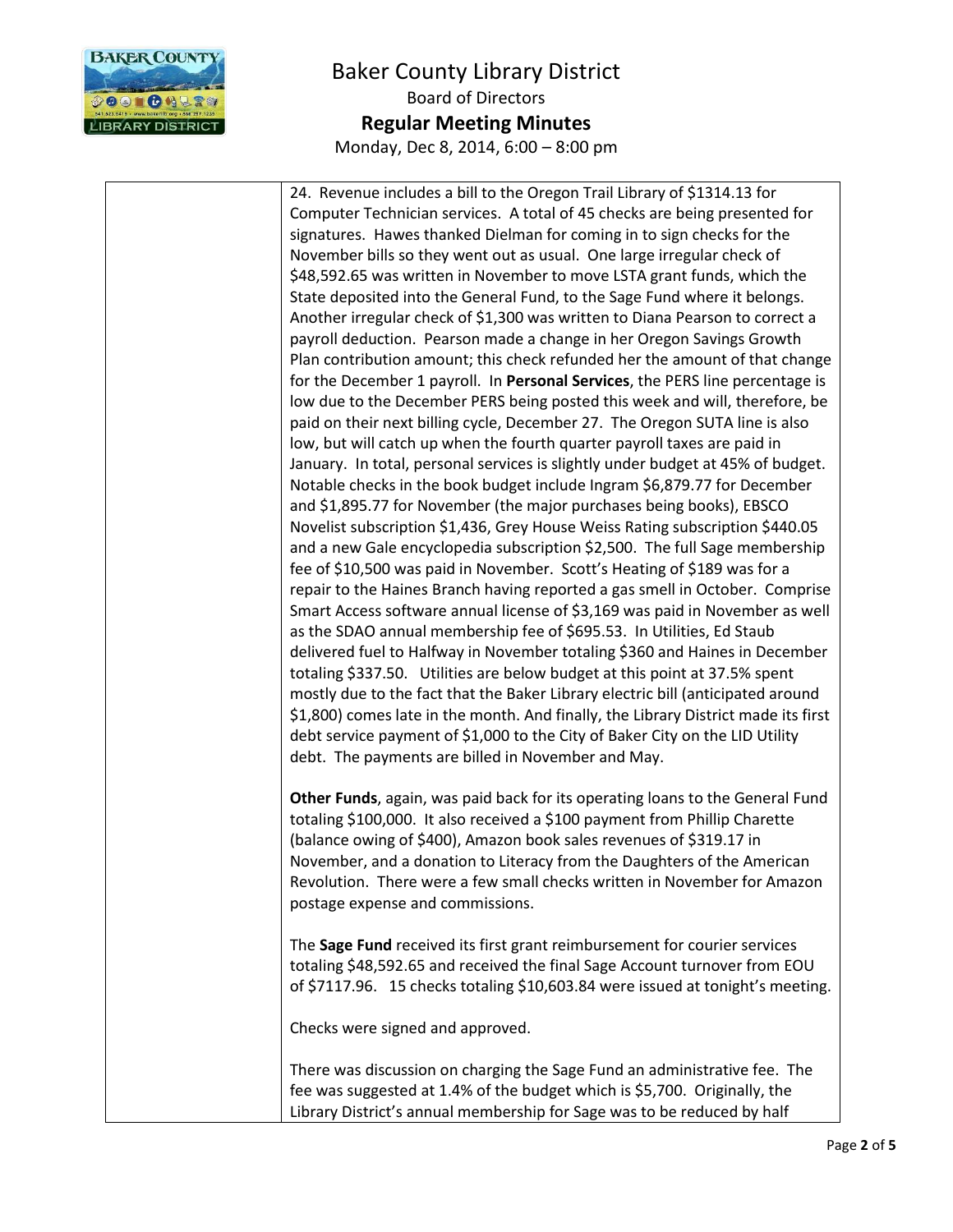

|                              | (\$5,250); but then was budgeted at the full rate with Hawes being paid<br>directly by Sage for bookkeeping and the budget including the cost of her<br>wages \$6,100. There was discussion on whether or not the Library District<br>should be compensated for Stokes' time through an admin fee. Stokes said<br>that the total admin fee was expected to be the total of \$5,000 for this fiscal<br>year. We may want to adjust that for the next fiscal year. The Sage Council<br>will begin planning its budget this month. He will bring this to their attention.<br>Since Charette wasn't able to complete the art project for the front of the                                                                                                                                                                                                                                                                                                                                                                                                                                                                                                                                                                                                                                                                                                                                                                                                                                                                                                                                                                                                                                                 |
|------------------------------|-------------------------------------------------------------------------------------------------------------------------------------------------------------------------------------------------------------------------------------------------------------------------------------------------------------------------------------------------------------------------------------------------------------------------------------------------------------------------------------------------------------------------------------------------------------------------------------------------------------------------------------------------------------------------------------------------------------------------------------------------------------------------------------------------------------------------------------------------------------------------------------------------------------------------------------------------------------------------------------------------------------------------------------------------------------------------------------------------------------------------------------------------------------------------------------------------------------------------------------------------------------------------------------------------------------------------------------------------------------------------------------------------------------------------------------------------------------------------------------------------------------------------------------------------------------------------------------------------------------------------------------------------------------------------------------------------------|
|                              | building, Steele asked what happened to the proposal of local artist Tom<br>Novak. She saw him recently and wondered if it would be something we<br>should consider. Stokes explained that he was not able to get the grant<br>funding to do the project. He had proposed a totem pole of which a model<br>had been on display in the library Reading Room for a few months. To<br>Stokes' recollection, the plan was to pour it in bronze at a projected cost of<br>\$40,000 for the 10-12 feet tall piece. Stokes said he wrote a letter in support<br>of the project. The topic focus turned to the Salt Lick bronze now displayed<br>between Main and Resort downtown. The library front will remain without a<br>public art piece in the old fountain space for the foreseeable future.                                                                                                                                                                                                                                                                                                                                                                                                                                                                                                                                                                                                                                                                                                                                                                                                                                                                                                          |
|                              | Hawes added that the audit is nearly complete. She showed the cover and<br>photos used in the report (6 photos in total) that will be published in<br>December. She reviewed the highlights for the board. There is a large prior<br>period adjustment of \$253,695 to remove the Library Collection. She read<br>the description of the new method for classifying the Library Collection as an<br>inexhaustible collection found in the asset footnote in the report. The ending<br>cash was below the \$200,000 benchmark due to the use of direct deposit.<br>Every year we discontinue use of direct deposit payroll to preserve this<br>number. This year, along with other changes, we operated business as usual<br>in this area, the adjustment makes the biggest hit in the first year; next year,<br>the change will be minor. The Sage Fund was classified as an Agency Fund in<br>these financial reports. She wanted the board to be aware that the District<br>auditor, Kent Bailey will be presenting two options for the board to consider<br>for the current fiscal year. The board will have nearly six months to talk<br>about it and make a decision. Stokes can take the idea to the Sage Council for<br>them to decide how they want to be treated. The downfall to the Agency<br>Fund is that it condenses the activity to a couple of numbers and requires<br>minimal audit work. The concern is that the level of reporting would not be<br>adequate for this fiscal year and would also not reflect what the Library Board<br>or the Sage Council actually wanted. The ideas are being presented early<br>enough we have time to decide before the end of the fiscal year. |
| <b>Administrative Report</b> | Stokes gave administrative reports starting with Facilities, the Baker Library<br>has had a leak on the north side of the building as it tends to do this time of<br>year. The carpet was significantly wet in a spot on the north side in the                                                                                                                                                                                                                                                                                                                                                                                                                                                                                                                                                                                                                                                                                                                                                                                                                                                                                                                                                                                                                                                                                                                                                                                                                                                                                                                                                                                                                                                        |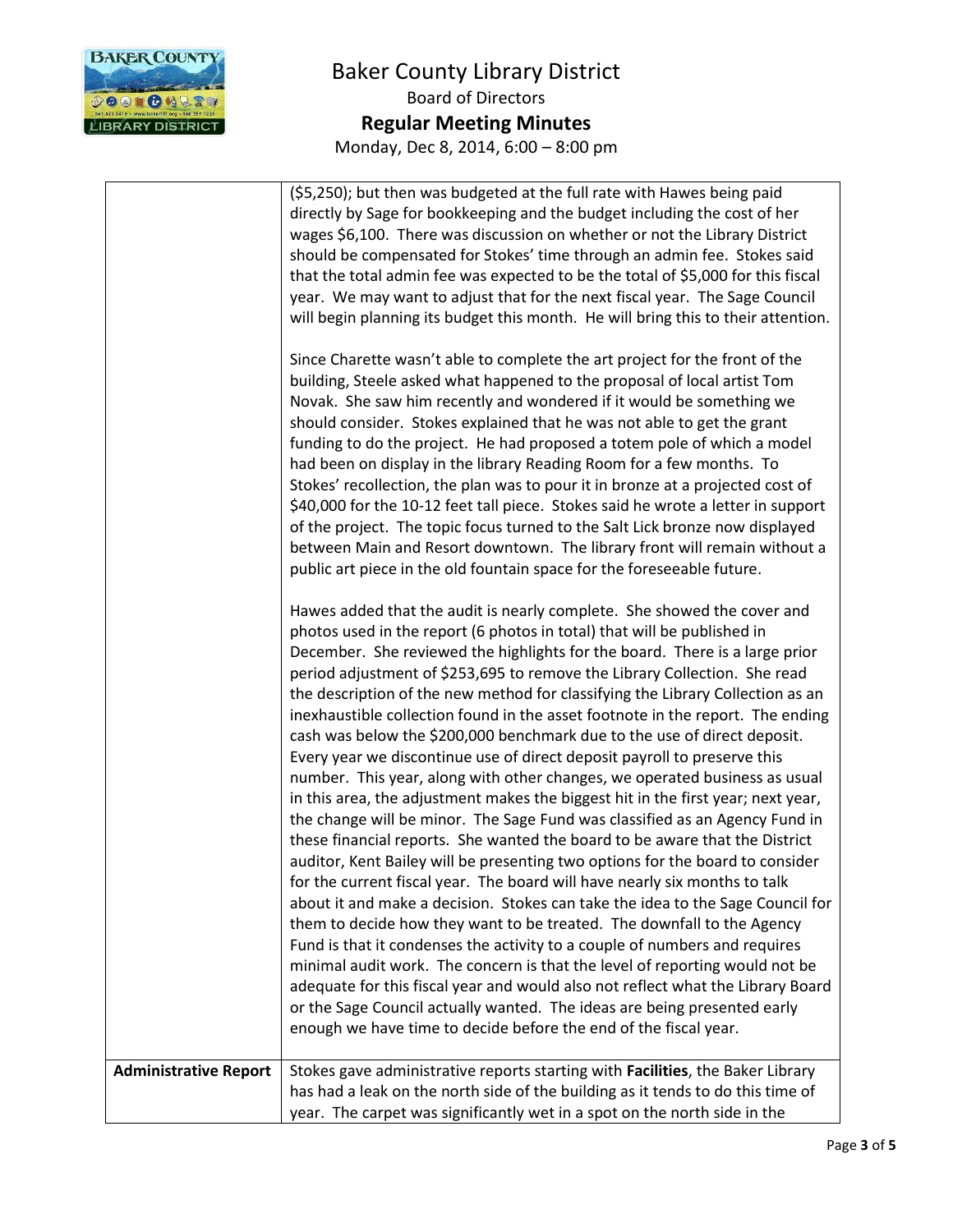

|                          | Magazine area. Sprinklers have caused the same problem in the past, but<br>currently it is the result of spray from the roof downspout. When there is<br>wind, water splashes back onto the windows and seeps through the rubber<br>seals. Extension of the down spout there may be a solution. A ceiling panel<br>was saturated in the Riverside Meeting Room causing the panel to break and<br>fall through; fortunately no one was in the room. Drip pans are tucked above<br>the ceiling tiles in certain areas to catch the perennial leaks. Stokes has<br>trained the new facility maintenance staff to keep those empty and to watch<br>for problems. In the spring, the roofing contractor will be needed to patch<br>the roof. The Leo Adler Grant was approved for \$8,000, half of the<br>requested amount. This is to fund the Richland Library air conditioning unit<br>and potential wiring estimated at \$16,000. The district has sufficient funds to<br>supplement the grant and complete the project but may have to select a less<br>expense unit. In Programs, there was a highly successful program in<br>November on mushroom hunting. Over 50 people attended. Stokes<br>commented that this is the sort of program LEO has been seeking grant<br>funding for--a series of do-it-yourself (DIY) programs which would be very<br>popular in our area. In Technology, the server that controls the management<br>software crashed, most likely due to a power surge. This will give our<br>technician the opportunity to review our server needs and look at what<br>needs to be updated. In Huntington and Richland, bandwidth updates will<br>now allow us to have the computer management software re-connected to<br>the central server here at the Baker Library. This is the software that allows<br>printing and manages the patron accounts. It is being tested with Sumpter<br>first before putting the other branches back on line. Stokes took advantage<br>of a special offer for small libraries to enhance our online specialized<br>encyclopedia collection with an additional 750 items for a total cost of<br>\$2,500. All titles are cross-searchable. |
|--------------------------|-----------------------------------------------------------------------------------------------------------------------------------------------------------------------------------------------------------------------------------------------------------------------------------------------------------------------------------------------------------------------------------------------------------------------------------------------------------------------------------------------------------------------------------------------------------------------------------------------------------------------------------------------------------------------------------------------------------------------------------------------------------------------------------------------------------------------------------------------------------------------------------------------------------------------------------------------------------------------------------------------------------------------------------------------------------------------------------------------------------------------------------------------------------------------------------------------------------------------------------------------------------------------------------------------------------------------------------------------------------------------------------------------------------------------------------------------------------------------------------------------------------------------------------------------------------------------------------------------------------------------------------------------------------------------------------------------------------------------------------------------------------------------------------------------------------------------------------------------------------------------------------------------------------------------------------------------------------------------------------------------------------------------------------------------------------------------------------------------------------------------------------------------------------------------------------------------|
| <b>Executive Session</b> | The Board closed the meeting for Executive session at 6:43pm to discuss<br>personnel topics and concluded the session at 7:16pm.                                                                                                                                                                                                                                                                                                                                                                                                                                                                                                                                                                                                                                                                                                                                                                                                                                                                                                                                                                                                                                                                                                                                                                                                                                                                                                                                                                                                                                                                                                                                                                                                                                                                                                                                                                                                                                                                                                                                                                                                                                                              |
| <b>E-Rate Changes</b>    | Stokes reviewed the report included in the board packets covering the<br>upcoming E-Rate program changes. Funding for telephone services is being<br>reduced and telephone-related add-ons eliminated. This will cost the District<br>an estimated \$1,500 next fiscal year and another \$1,000 after that until<br>telephone service is no longer funded in five years. This will be a big hit for<br>the schools. The new E-Rate Modernization Order changes the focus of the<br>funding to wireless Internet. They have changed the discount calculation to a<br>District-wide amount rather than one for each branch which is much easier to<br>manage. They have created a budget program for funding Wi-Fi related<br>equipment which we hope to take advantage of. Stokes, Hawes and White,<br>the District's technology specialist, met to go over the changes and talk about<br>how the District can take advantage of funding Internet improvements.<br>Hawes added that the District currently has \$5,150 in savings for Technology                                                                                                                                                                                                                                                                                                                                                                                                                                                                                                                                                                                                                                                                                                                                                                                                                                                                                                                                                                                                                                                                                                                                               |